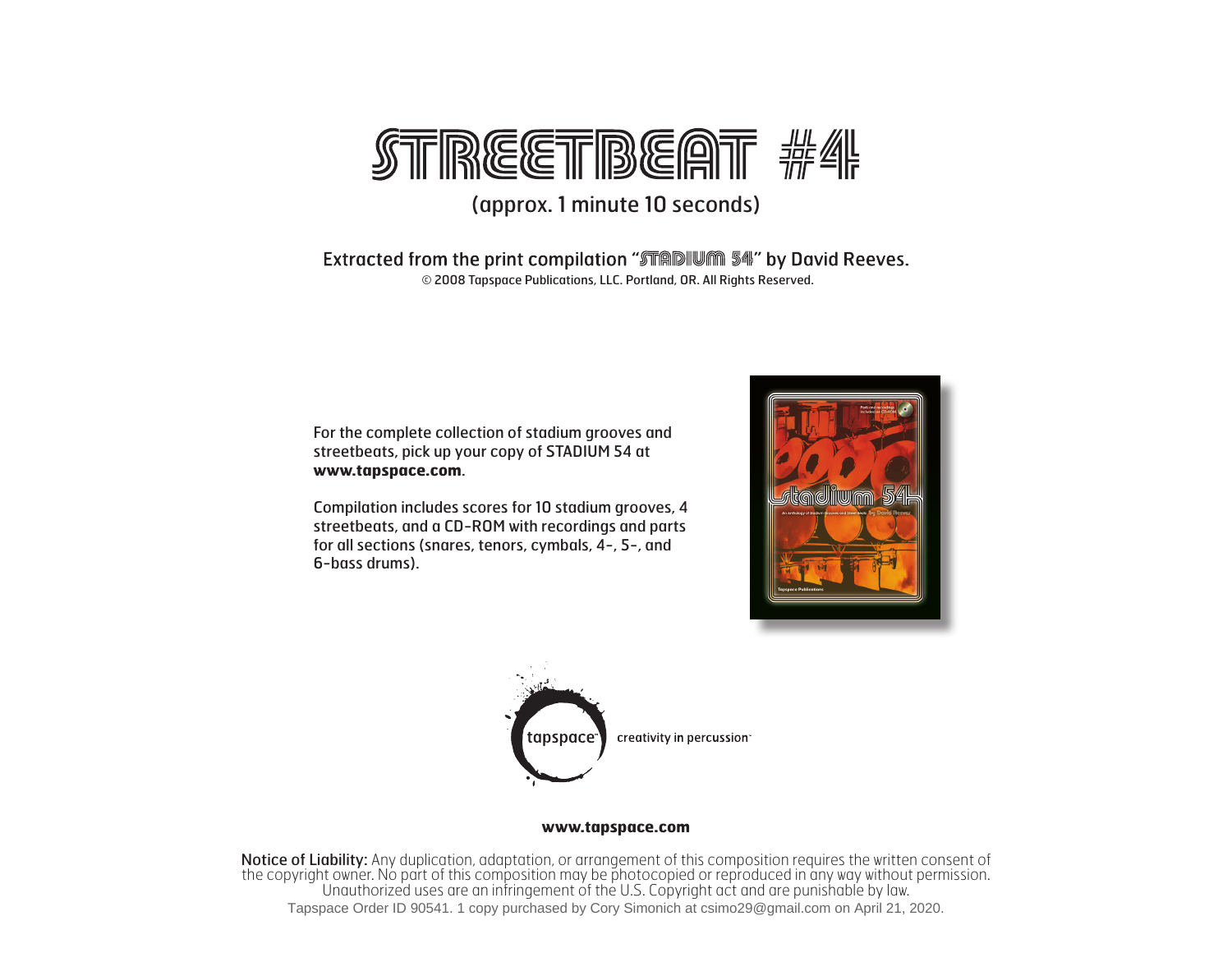## **INTRODUCTION**

There are just a few things to point out from a visual sense in this final streetbeat. Feel free to adjust these to fit your drumline's size and ability.

The triple lefts in the snare voice in measure 6 are there to facilitate a quick right stick twirl. The original idea behind the snare quarter notes beginning in measure 9 was to facilitate a stick toss/ grab/back-stick combination that probably has up to 3,085 combinations; or you could just play the stick shots, make neat facial expressions, and not worry about dropping your sticks! The same stick toss idea can take place again in measure 16.

The snare and tenor stick clicks in measure 17 can be played like party clicks (out in front of your face), and this way everyone watching will know that you are having a good time. Anytime you want to have a good time drumming, just put some party clicks in your music, and your face will light up like firin' crackers.

The '+' and 'o' snare figures in measure 30 utilize a visual from the drum corps days of old. My high school drum instructor, Jay Webb, liked to put this visual in our music every year, and we all thought it was neat. Mind you, this was in Indiana in the late 80's, and we thought frosted jeans with peg-legged cuffs and mullets were neat, too. Although I have shed the mullet, I still like to use this visual.

The snare roll that goes down the line can be adjusted to whatever size snare section you have. It could even go down and then come back — there are many possible combinations. It's even cooler if you do a neat visual after your portion of the roll!

## GEMERAL PERPORMANCE NOTES

The written dynamic almost always refers to the accent volume. For example, if you were to see a mezzo forte dynamic written under the snare staff, you would play only those notes that are accented at mezzo forte. All other notes are considered "taps" and are played at a piano volume. This tap sound dynamic holds true for most openstroke rolls, although feel free to adjust the dynamic if you feel that the roll sound doesn't have enough body. In short, use your best musical judgment.

I suggest that for articulation and rim shot color purposes the tenor section use marching drum sticks, not tenor mallets, for all of these pieces.

Most importantly is the need to GROOVE. This piece should be fun to play and and fun to hear. So shake off the stick-height shackles and military precision approach and enjoy jamming with your fellow drummers and entertaining your audience!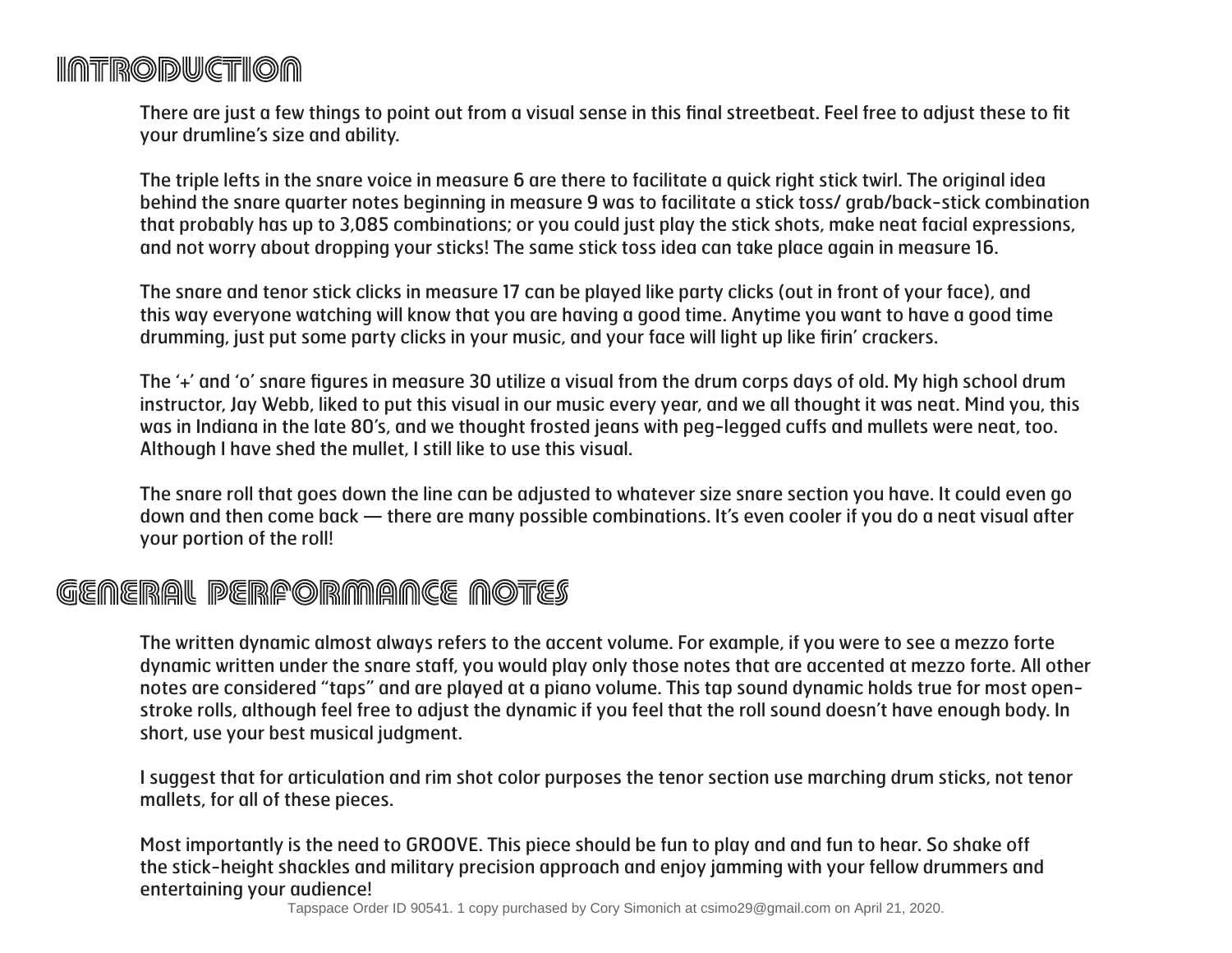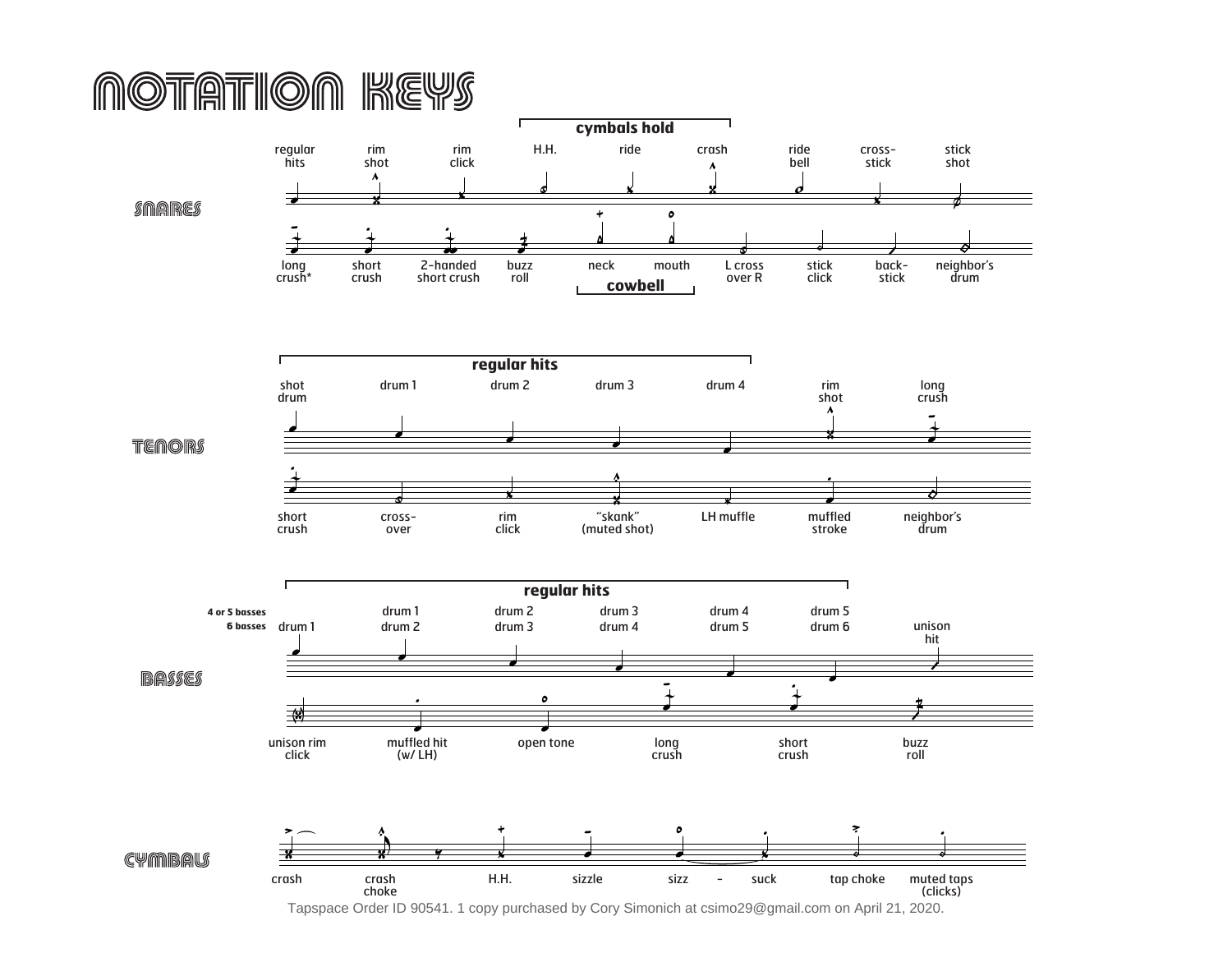STREETBEAT #4 Extracted from the print compilation "STADIUM \$4" by David Reeves.

![](_page_3_Figure_2.jpeg)

![](_page_3_Figure_3.jpeg)

Tany adaptation or arrangement of this composition requires the written consent of the convright owner. Unauthorized uses are an infringement of the U.S. Copyright act and are punishple by law<br>Tapspace Order ID 90541. 1 co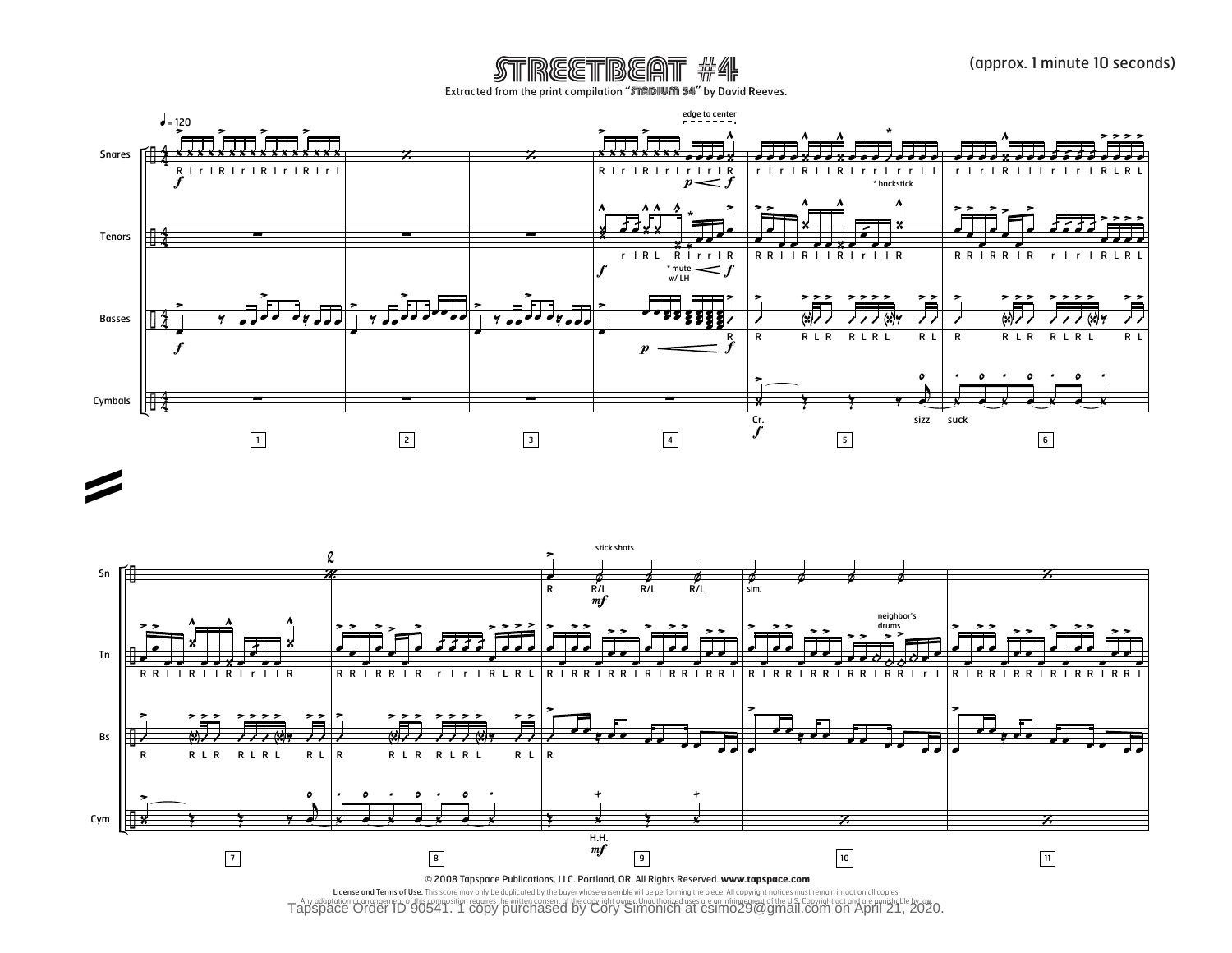![](_page_4_Figure_1.jpeg)

![](_page_4_Figure_2.jpeg)

Tapspace of this component of this composition requires the written consent of the convright owner. Unauthorized uses are an infringement of the U.S. Copyright act and are nunishable by low<br>Tapspace Order ID 90541. 1 copy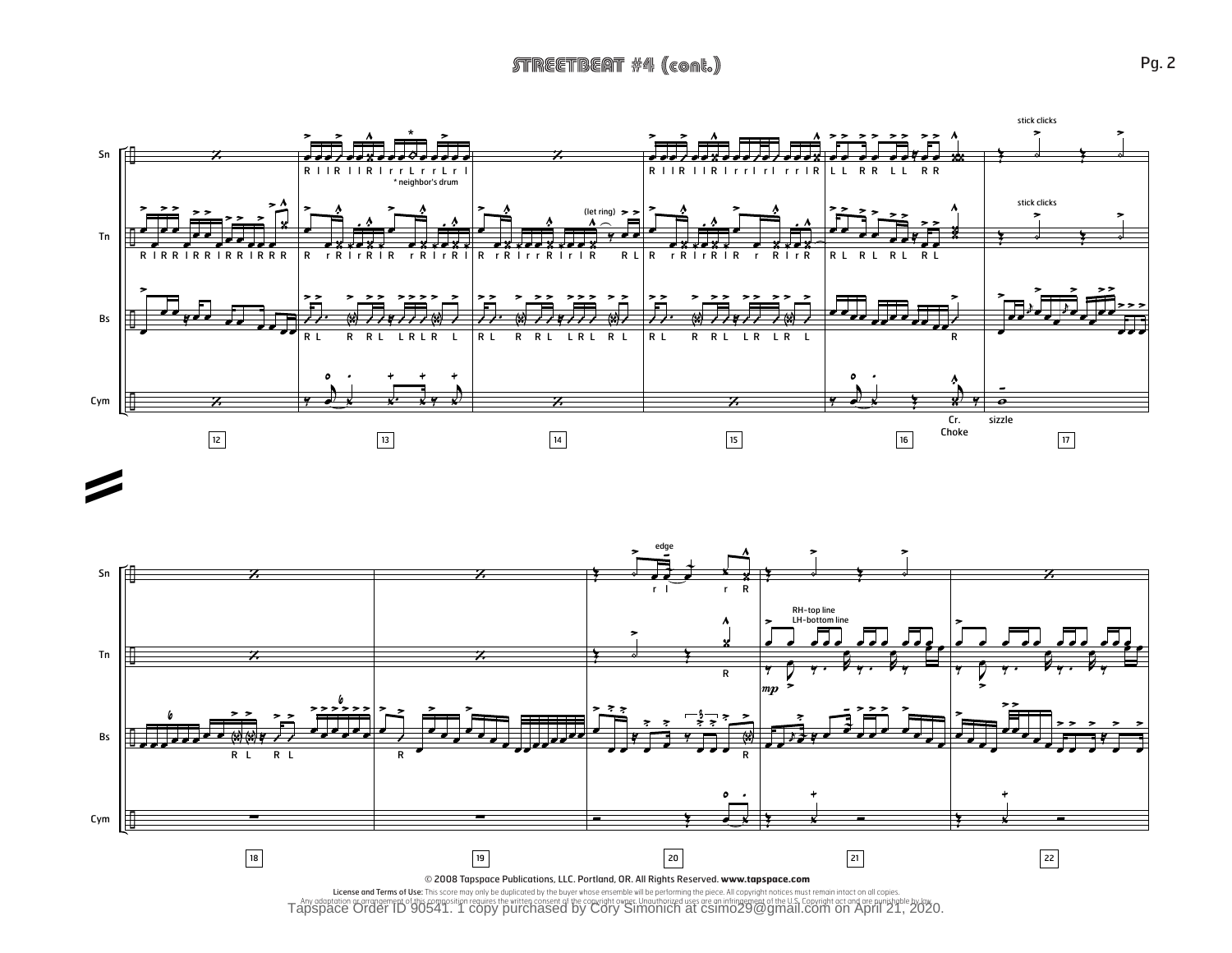![](_page_5_Figure_1.jpeg)

![](_page_5_Figure_2.jpeg)

Tapspace of this component of this composition requires the written consent of the convright owner. Unauthorized uses are an infringement of the U.S. Copyright act and are nunishable by low<br>Tapspace Order ID 90541. 1 copy